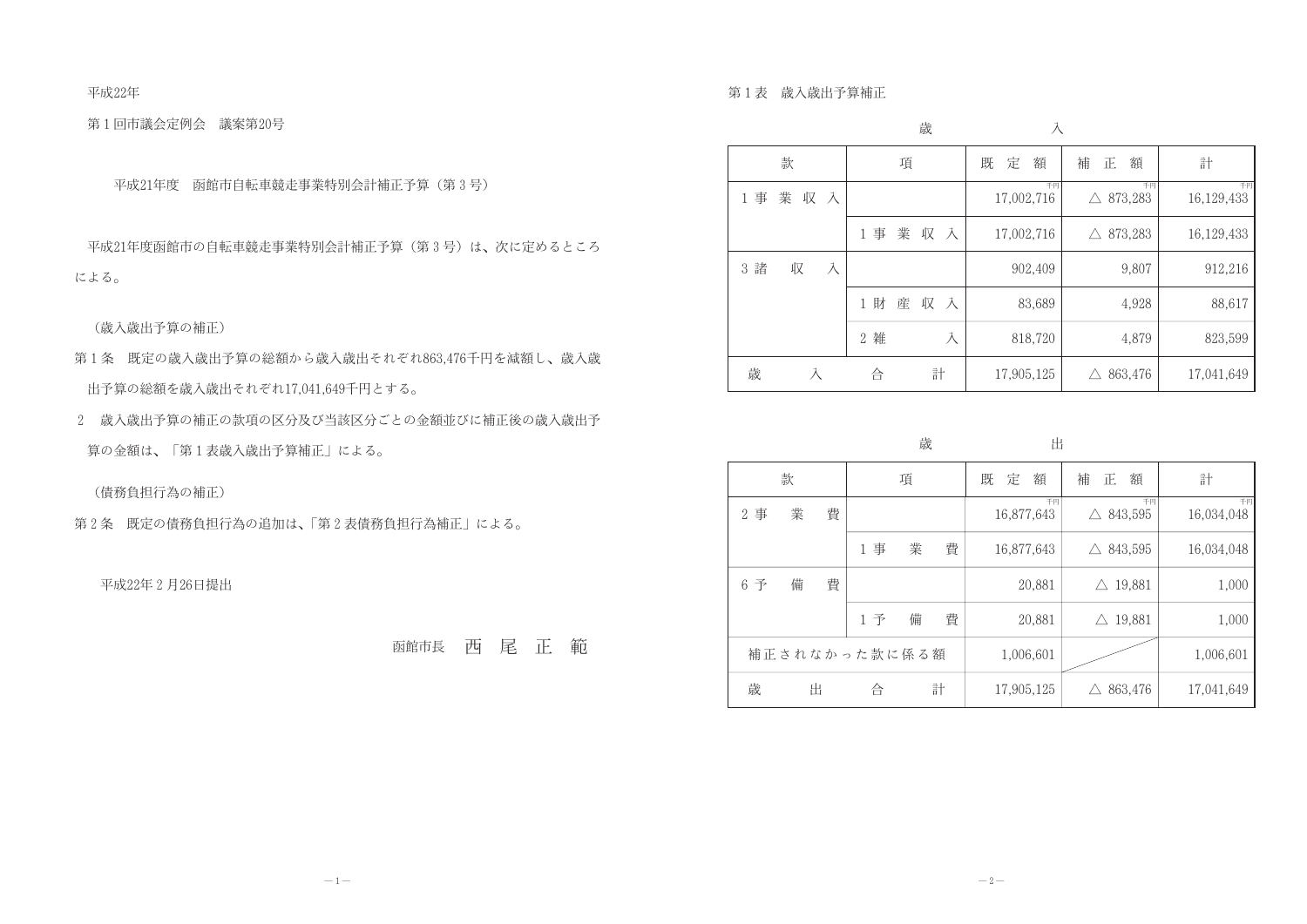第2表 債務負担行為補正

| (追 | 加) |
|----|----|

|   | 事 |   |   | 項 |   | 期 | 間        | 限 | 度 | 額      |    |
|---|---|---|---|---|---|---|----------|---|---|--------|----|
| 競 | 走 | 路 | 改 | 修 | 費 |   | 平成 22 年度 |   |   | 44,000 | 千円 |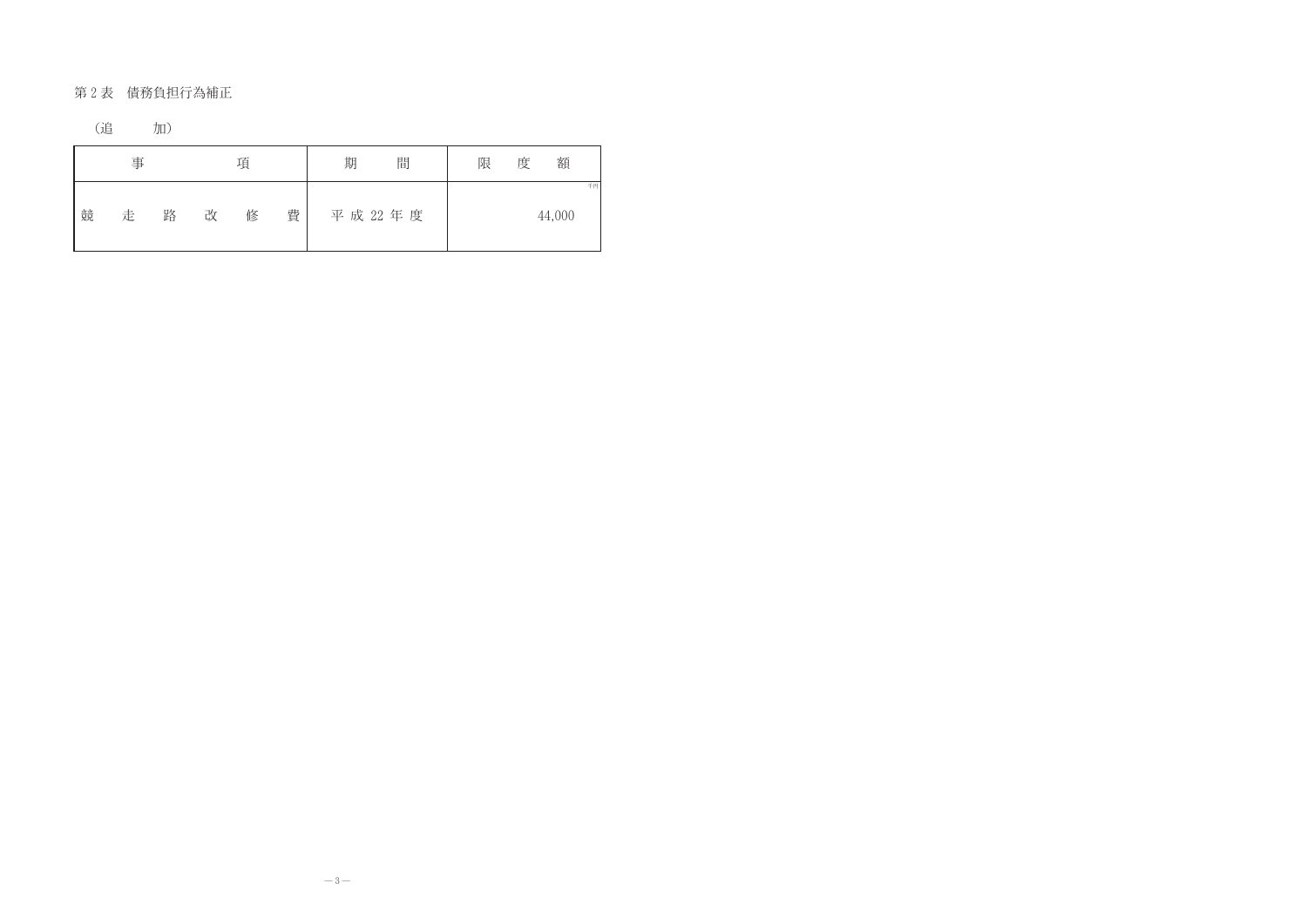## 歲入歲出補正予算事項別明細書

| 歳 |  |
|---|--|
|   |  |

|                          |                  |                           |                  | 節                     |                              |                                                                               |                                                                                                              |
|--------------------------|------------------|---------------------------|------------------|-----------------------|------------------------------|-------------------------------------------------------------------------------|--------------------------------------------------------------------------------------------------------------|
| 科<br>$\Box$              | 既<br>定<br>額      | 補 正 額                     | 計                | 分<br>区                | 金<br>額                       | 説                                                                             | 明                                                                                                            |
| 業<br>1 事<br>収<br>入       | 千円<br>17,002,716 | 千円<br>$\triangle$ 873,283 | 千円<br>16,129,433 |                       | 千円                           |                                                                               | 千円                                                                                                           |
| 1 事 業 収 入                | 17,002,716       | $\triangle$ 873,283       | 16,129,433       |                       |                              |                                                                               |                                                                                                              |
| 場<br>料<br>$1 \lambda$    | 2,716            | $\triangle$ 502           |                  | $2,214$ 特別席入場料        | $\triangle$ 110   1 $\wedge$ | 延 273人減<br>400円                                                               | $\triangle$ 110                                                                                              |
|                          |                  |                           |                  | ロイヤル席入場料              | $\triangle$ 392              | 延 171人減<br>2,000円<br>$1\wedge$<br>延 5件减<br>1部屋 10,000円                        | $\triangle$ 342<br>$\triangle~50$                                                                            |
| 2 車券発売代金                 | 17,000,000       | $\triangle$ 872,781       |                  | 16,127,219 車券発売代金     | $\triangle$ 872,781          | 函館地区減<br>場 減<br>本<br>松風町サービスセンター減<br>電話投票増<br>重勝式投票増<br>臨時場外減                 | $\triangle$ 222,301<br>$\triangle$ 163,941<br>$\triangle$ 58,360<br>113,685<br>49,604<br>$\triangle$ 813,769 |
| 3 諸<br>収<br>入            | 902,409          | 9,807                     | 912,216          |                       |                              |                                                                               |                                                                                                              |
| 産 収 入<br>1 財             | 83,689           | 4,928                     | 88,617           |                       |                              |                                                                               |                                                                                                              |
| 1 財産貸付収入                 | 83,689           | 4,928                     | 88,617           | 場外車券売場<br> 貸 付 収 入    |                              | 4,928 特別競輪、記念競輪等場外貸付分増                                                        | 4,928                                                                                                        |
| 2 雑<br>入                 | 818,720          | 4,879                     | 823,599          |                       |                              |                                                                               |                                                                                                              |
| 1 払戻金時効収入                | 27,200           | $\triangle$ 1,939         |                  | 25,261 払戻金時効収入        | $\triangle$ 1,939            |                                                                               |                                                                                                              |
| 2 投票事故収入                 |                  | 46                        |                  | $47$   投票事故収入         | 46                           |                                                                               |                                                                                                              |
| 3 雑<br>入                 | 791,519          | 6,772                     | 798,291          | 場外開設派遣<br> 職員等負担金     |                              | 1,792 特別競輪、記念競輪等場外開設派遣職員等負担金増                                                 | 1,792                                                                                                        |
|                          |                  |                           |                  | 場外開設業務<br>協<br>費<br>力 | 4,480                        | 松風町サービスセンター業務代行協力費増<br>札幌場外車券売場業務代行協力費増<br>サテライト男鹿業務代行協力費増<br>サテライト石狩業務代行協力費増 | 1,165<br>2,106<br>761<br>448                                                                                 |
|                          |                  |                           |                  | 全国競輪施行者<br>協議 会 助 成 金 |                              | 500   広報事業助成金増                                                                | 500                                                                                                          |
| 歲<br>合<br>計<br>$\lambda$ | 17,905,125       | $\triangle$ 863,476       | 17,041,649       |                       |                              |                                                                               |                                                                                                              |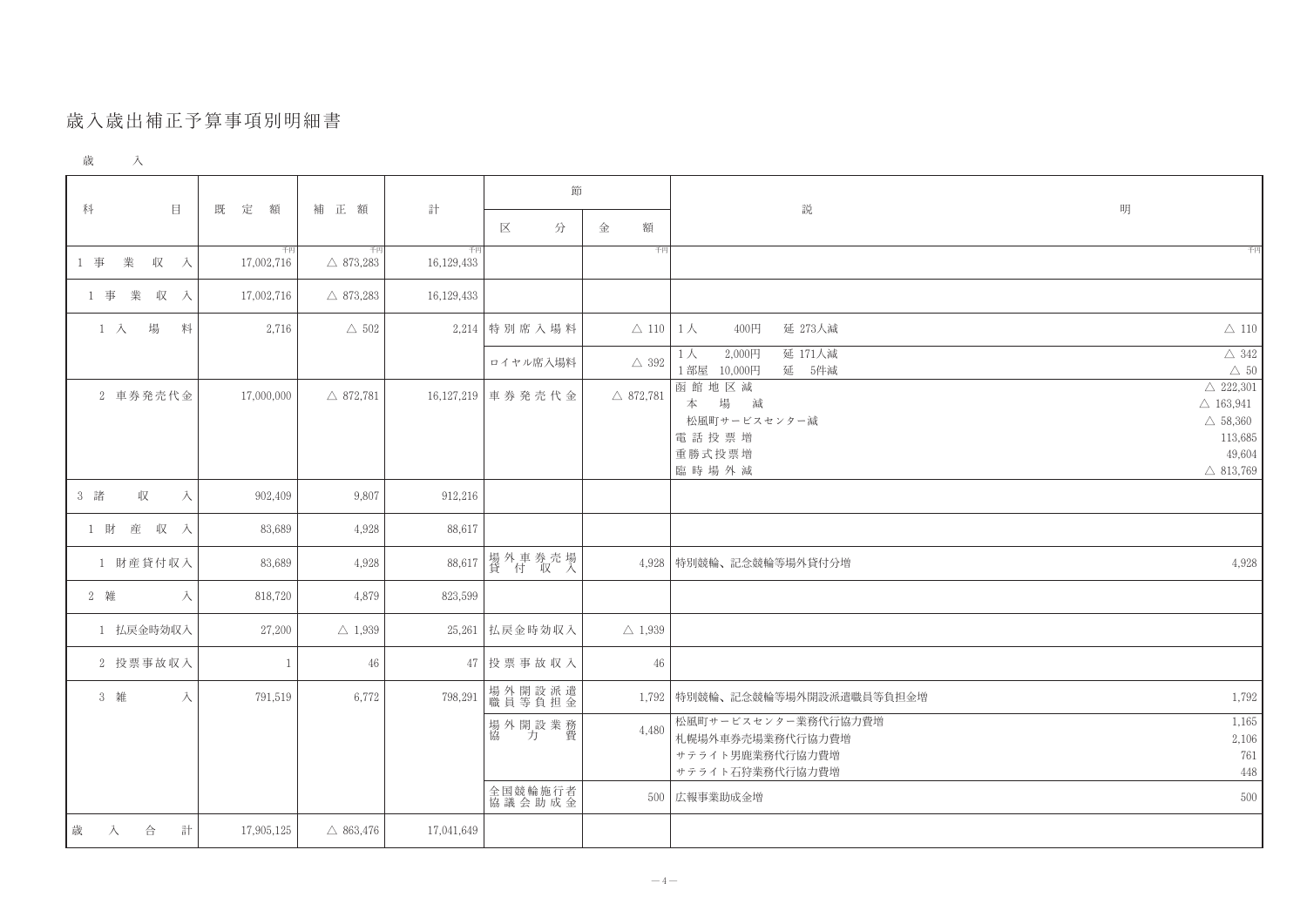| 歳 | 出 |
|---|---|
|   |   |

|                       |   |   |                  |                           |                  | 補     | 正 | 額   | $\mathcal{D}$ | 財<br>源 | 内  | 訳                         |    |      |                    | 節 |   |                     |                    |
|-----------------------|---|---|------------------|---------------------------|------------------|-------|---|-----|---------------|--------|----|---------------------------|----|------|--------------------|---|---|---------------------|--------------------|
| 科                     |   | 目 | 既<br>定 額         | 補 正 額                     | 計                | 特     | 定 |     | 財             | 源      |    | 一般財源                      |    | 区    |                    | 分 | 金 | 額                   | 説                  |
|                       |   |   |                  |                           |                  | 国適支出金 |   | 地 方 | 債             | その     | 他  |                           |    |      |                    |   |   |                     |                    |
| 2 事                   | 業 | 費 | 千円<br>16,877,643 | 千円<br>$\triangle$ 843,595 | 千円<br>16,034,048 | 千円    |   |     | 千円            |        | 千円 | 千円<br>$\triangle$ 843,595 |    |      |                    |   |   | 千円                  |                    |
| 1 事                   | 業 | 費 | 16,877,643       | $\triangle$ 843,595       | 16,034,048       |       |   |     |               |        |    | $\triangle$ 843,595       |    |      |                    |   |   |                     |                    |
| 1 事                   | 業 | 費 | 16,877,643       | $\triangle$ 843,595       | 16,034,048       |       |   |     |               |        |    | $\triangle$ 843,595       |    | 4 共  | 済                  | 費 |   | $\triangle$ 1,090   | 従事員賃金及て<br>函館地区    |
|                       |   |   |                  |                           |                  |       |   |     |               |        |    |                           |    |      | 5 災害補償費            |   |   | 822                 | 共済費<br>選手賞金及び滞     |
|                       |   |   |                  |                           |                  |       |   |     |               |        |    |                           |    | 7 賃  |                    | 金 |   | $\triangle$ 18,598  | 札幌場外車券売<br>札幌場外車券売 |
|                       |   |   |                  |                           |                  |       |   |     |               |        |    |                           | 8  | 報    | 償                  | 費 |   | $\triangle$ 18,242  | 松風町サービフ<br>負担金     |
|                       |   |   |                  |                           |                  |       |   |     |               |        |    |                           |    | 11 需 | 用                  | 費 |   | $\triangle$ 4,422   | 全国競輪施行<br>全国競輪選手   |
|                       |   |   |                  |                           |                  |       |   |     |               |        |    |                           |    | 12 役 | 務                  | 費 |   | $\triangle$ 2,585   | 日本競輪選手<br>諸負担金     |
|                       |   |   |                  |                           |                  |       |   |     |               |        |    |                           | 13 | 委    | 託                  | 料 |   | 7,833               | 競技審判等業務<br>競輪振興法人  |
|                       |   |   |                  |                           |                  |       |   |     |               |        |    |                           | 14 |      | 使用料及び<br>賃 借 料     |   |   | $\triangle$ 80,014  | 1号交付金<br>2号交付金     |
|                       |   |   |                  |                           |                  |       |   |     |               |        |    |                           | 19 |      | 負担金、補助<br>及び交付金    |   |   | $\triangle$ 73,956  | 3号交付金<br>発売払戻等の事   |
|                       |   |   |                  |                           |                  |       |   |     |               |        |    |                           | 22 |      | 補償、補塡<br>及び賠償金     |   |   | $\triangle$ 127     | 払戻金派<br>臨時場外車券売    |
|                       |   |   |                  |                           |                  |       |   |     |               |        |    |                           | 23 |      | 償還金、利子<br>及び 割 引 料 |   |   | $\triangle$ 652,270 | 消費税及び地力<br>その他所要経費 |
|                       |   |   |                  |                           |                  |       |   |     |               |        |    |                           | 27 | 公    | 課                  | 費 |   | $\triangle$ 946     | (業務委託料             |
| 6 予                   | 備 | 費 | 20,881           | $\triangle$ 19,881        | 1,000            |       |   |     |               |        |    | $\triangle$ 19,881        |    |      |                    |   |   |                     |                    |
| 1 予                   | 備 | 費 | 20,881           | $\triangle$ 19,881        | 1,000            |       |   |     |               |        |    | $\triangle$ 19,881        |    |      |                    |   |   |                     |                    |
| 1 予                   | 備 | 費 | 20,881           | $\triangle$ 19,881        | 1,000            |       |   |     |               |        |    | $\triangle$ 19,881        |    |      |                    |   |   |                     |                    |
| 補正されなかった<br>款 に 係 る 額 |   |   | 1,006,601        |                           | 1,006,601        |       |   |     |               |        |    |                           |    |      |                    |   |   |                     |                    |
| 歲<br>出                | 合 | 計 | 17,905,125       | $\triangle$ 863,476       | 17,041,649       |       |   |     |               |        |    | $\triangle$ 863,476       |    |      |                    |   |   |                     |                    |

明

び共済費減  $\triangle$  7,882 減  $\triangle$  7,386 減  $\triangle$  496 带在手当減  $\triangle$  16,598 売場開催業務等委託料(債務負担行為分)減 △ 8,582 売場借上料減  $\triangle$  3,218 スセンター車券売場借上料減  $\triangle$  2,451 咸  $\triangle$  8,771 行者協議会負担金減  $\triangle$  8,677 手共済会助成負担金減  $\triangle$  11 手会事故防止対策事業助成負担金減  $\triangle$  23  $\triangle$  60 減 務委託料減  $\triangle$  6,617 交付金減  $\triangle$  39,142 : 減  $\triangle$  21,135 : 減  $\triangle$  15,561 : 減  $\triangle$  2,446 事故補塡金減  $\triangle$  127 咸  $\triangle$  652,270 売場開設経費減  $\triangle$  102,075 方消費税減  $\triangle$  946 費増 5,084 料等事務所要経費増)